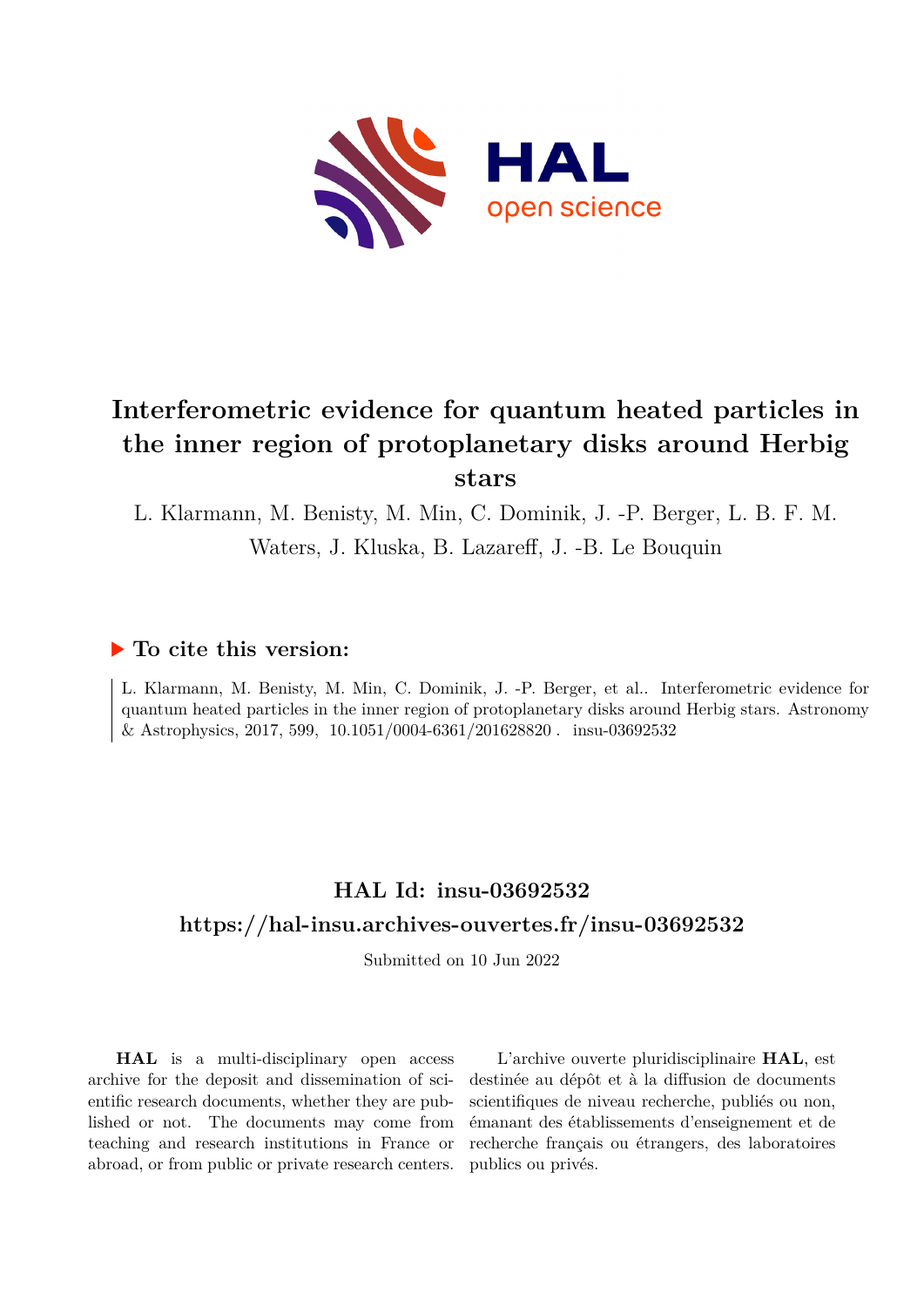## **Interferometric evidence for quantum heated particles in the inner region of protoplanetary disks around Herbig stars**

L. Klarmann<sup>1</sup>, M. Benisty<sup>2</sup>, M. Min<sup>3, 1</sup>, C. Dominik<sup>1</sup>, J.-P. Berger<sup>4</sup>, L. B. F. M. Waters<sup>3, 1</sup>, J. Kluska<sup>5</sup>, B. Lazareff<sup>2</sup>, and J.-B. Le Bouquin<sup>2</sup>

 $1$  Astronomical Institute Anton Pannekoek, University of Amsterdam, Science Park 904, 1098 XH Amsterdam, The Netherlands e-mail: l.a.klarmann@uva.nl

<sup>2</sup> Université Grenoble Alpes, IPAG; CNRS, IPAG, 38000 Grenoble, France

- <sup>3</sup> SRON Netherlands Institute for Space Research, Sorbonnelaan 2, 3584 CA Utrecht, The Netherlands
- <sup>4</sup> European Southern Observatory, Karl Schwarschild Strasse 2, 85748 Garching bei München, Germany
- <sup>5</sup> University of Exeter, School of Physics, Stocker Road, Exeter, EX4 4QL, UK

Received 29 April 2016 / Accepted 16 December 2016

#### **ABSTRACT**

Context. To understand the chemical composition of planets, it is important to know the chemical composition of the region where they form in protoplanetary disks. Because of its fundamental role in chemical and biological processes, carbon is a key element to trace.

Aims. We identify the carriers and processes behind the extended near-infrared (NIR) flux observed around several Herbig stars.

Methods. We compared the extended NIR flux from objects in the PIONIER Herbig Ae/Be survey with their flux in the policyclic aromatic hydrocarbon (PAH) features. HD 100453 is used as a benchmark case to investigate the influence of quantum heated particles, like PAHs or very small carbonaceous grains, in more detail. We use the Monte Carlo radiative transfer code MCMax to do a parameter study of the quantum heated particle (QHP) size and scale height and examine the influence of quantum heating on the amount of extended flux in the NIR visibilities.

Results. There is a correlation between the PAH feature flux of a disk and the amount of its extended NIR flux. We find that very small carbonaceous grains create the observed extended NIR flux around HD 100453 and still lead to a realistic SED. These results cannot be achieved without using quantum heating effects, e.g. only with scattered light and grains in thermal equilibrium. Conclusions. It is possible to explain the extended NIR emission around Herbig stars with the presence of carbonaceous, quantum heated particles. Interferometric observations can be used to constrain the spatial distribution and typical size of carbonaceous material

in the terrestrial planet forming region.

**Key words.** infrared: planetary systems – astrochemistry – protoplanetary disks – techniques: interferometric

#### **1. Introduction**

Protoplanetary disks are the birth places of planets. One of the most important goals of current research into exoplanets and their formation is to trace the properties of protoplanetary disks and understand their impact on the resulting planetary system. This applies both to the architecture of the planetary systems – the kind of planets that will be formed and where they will be located once the disk has disappeared – and to the chemical properties of planets. What will be the composition of planets and their atmospheres, and how does this composition relate to the chemistry in the disk or even to the composition of the primordial cloud from which the planetary system formed. Ultimately, we want to understand the bulk composition of planets, the composition of planetary atmospheres, and the delivery of prebiotic molecules.

To move this research along, it is important to trace the reservoirs of key elements in disks, and to trace these reservoirs not only in the outer disk, but also in the inner disk where terrestrial planets (e.g. Morbidelli et al. 2012) or systems of super earth planets like the compact Kepler systems (Lissauer et al. 2011, 2013) are born. A key element to be traced is carbon, not only because it has a large biological relevance (Pace 2001),

but also because of the importance of the carbon-to-oxygen ratio. This ratio is a determining factor in the chemical evolution of disks (e.g. Öberg et al. 2011), the bulk composition of planets (e.g. Moriarty et al. 2014) and planetary atmospheres (e.g. Madhusudhan 2012).

What fraction of carbon can be found are in solids that will readily take part in aggregation processes and thus become building blocks of terrestrial planets and the cores of Neptune-like planets or giants? What carbon-bearing compounds remain in the gas phase so that they are less likely to end up in solid planets or cores?

This is particularly interesting in the context of heavy depletion of carbon in the Earth's crust (Allègre et al. 2001), where the silicon-to-carbon ratio is four orders of magnitude lower than in the Sun, and still one order of magnitude lower than in meteorites (Lee et al. 2010; Pontoppidan et al. 2014). Apparently, much of the carbon either stays in the outer disk in the form of ices (e.g. Qi et al. 2004; Jørgensen et al. 2005) or is pushed into the gas phase where it will not be incorporated into solid planets or cores (Lee et al. 2010, and references therein). Atomic carbon and carbon-bearing molecules like  $CO$  and  $CO<sub>2</sub>$  can be traced through molecular line emission (e.g. Bruderer et al. 2012; Kama et al. 2016), and with the advent of ALMA there are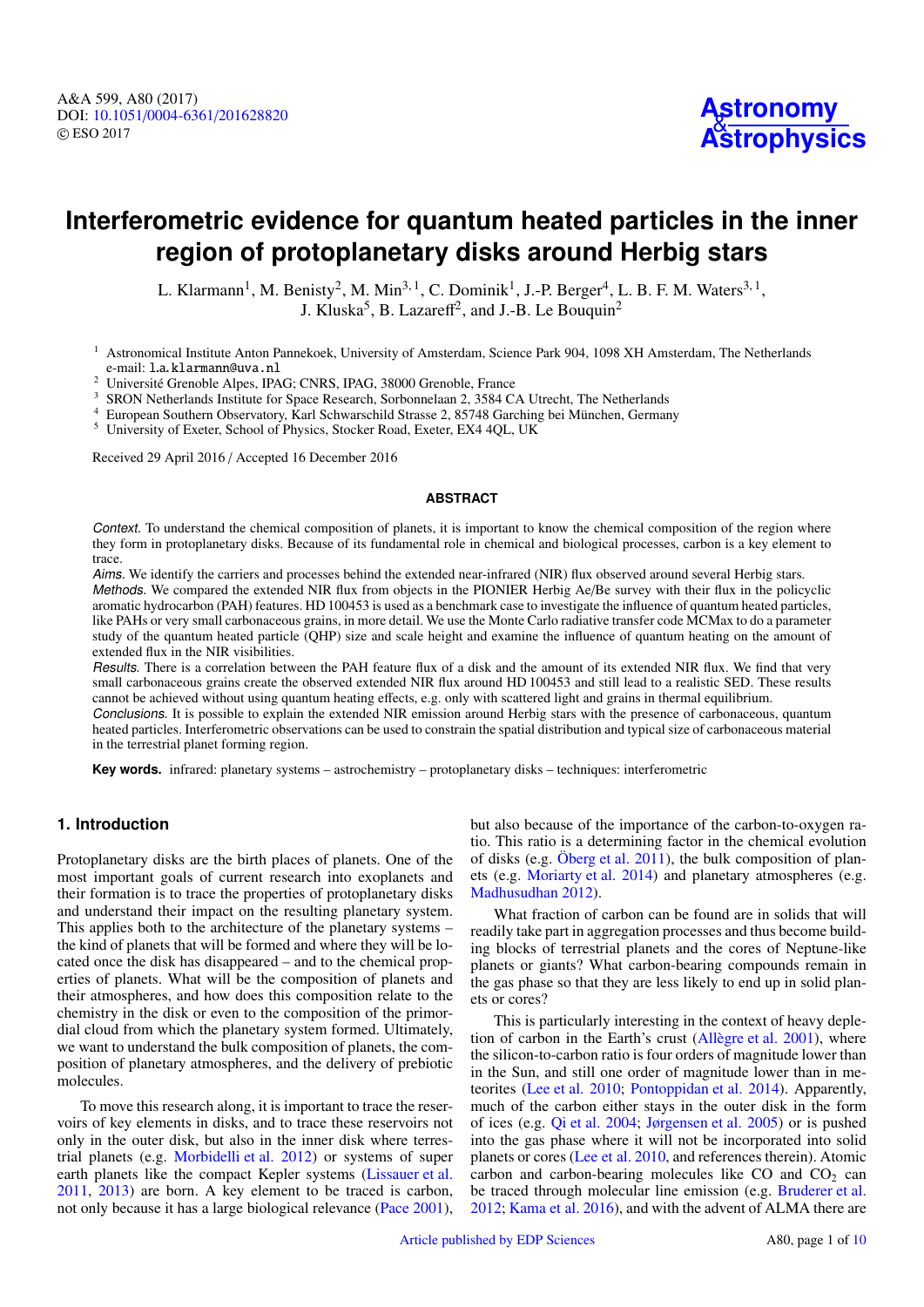finally tools available that can do so also with sufficient spatial resolution to reach into the inner regions of protoplanetary disks (ALMA Partnership et al. 2015). Very small carbonaceous particles are hard to trace in disks because, unlike silicates and some oxides (Koike et al. 2006; Suto et al. 2006), they barely have specific spectroscopic signatures (Draine & Lee 1984). In the diffuse interstellar medium, observations of the 3.4  $\mu$ m absorption feature indicates the presence of hydrogenated amorphous carbon (Pendleton & Allamandola 2002; Rawlings et al. 2003). These observations are in agreement with laboratory experiments on interstellar carbon dust analogues (e.g. Dartois et al. 2004) and dust models (e.g. Jones et al. 2013). Some of this hydrogenated amorphous carbon will survive in the protoplanetary disk (Pendleton & Allamandola 2002), but the properties of carbonaceous particles in protoplanetary disks will in general differ from the properties in the interstellar medium (Apai & Lauretta 2010).

Large molecules (up to several hundred carbon atoms) like polycyclic aromatic hydrocarbons (PAHs) can be identified in protoplanetary disks in two ways: (i) by their CH and CC bond bending and stretching features (Leger & Puget 1984; Allamandola et al. 1985) and (ii) by the fact that they can be quantum heated (Purcell 1976; Draine & Li 2001) and are not in thermal equilibrium, a property that can be used to identify such grains by warm emission that is spatially much more extended than grains in thermal equilibrium would allow.

Polycyclic aromatic hydrocarbons have been observed in many protoplanetary disks around Herbig stars using method (i) (Meeus et al. 2001; Acke & van den Ancker 2004; Keller et al. 2008; Acke et al. 2010), but their spatial distribution is not well constrained: when both the continuum and PAH emission can be resolved by long slit spectroscopy, van Boekel et al. (2004) and Visser et al. (2007) find that the PAH flux is more extended then the continuum flux, due to the effects of quantum heating. Habart et al. (2006) confirm this result also for the 3.3  $\mu$ m feature. Geers et al. (2007) find that some of their sources are not extended in the PAH features, indicating that in these sources PAHs are confined to the innermost regions. Lagage et al. (2006) and Doucet et al. (2007) show that for HD 97048 the emission in the PAH features at 8.6  $\mu$ m and 11.3  $\mu$ m follows the large-scale disk geometry. Maaskant et al. (2014) determine the ionisation degree of the PAH emission from disks that have a gap, and conclude that ionised PAHs are located in the gap regions.

With increasing particle size, the strength of the emission features decreases relative to the continuum emission, so it becomes hard to identify these particles using emission features. Berné et al. (2009) attempt to disentangle the emission of PAHs and larger quantum heated particles (called VSGs in Berné et al. (2009)) by the application of feature templates and show that a component of such larger quantum heated particles (QHPs) is necessary to understand the spectra of protoplanetary disks. However, the use of additive templates does not yield any spatial information.

In this paper we intend to show that a number of protoplanetary disks do show a component of extended emission that can only be explained by the presence of such quantum heated particles, and that those particles are larger than PAHs. Interferometric observations of the innermost regions of protoplanetary disks therefore offer a way to identify and trace a solid component of carbon in such disks in the terrestrial planet-forming region. We make not effort to fit feature shapes in detail, but use them only as a limit on the contribution of our QHPs to such features. Instead, we focus on the spatial information from interferometric



**[Fig. 1.](http://dexter.edpsciences.org/applet.php?DOI=10.1051/0004-6361/201628820&pdf_id=1)** Squared, normalised visibilities  $V^2$  against baseline in  $M\lambda$ .<br>The vellow circles show the PIONIER observations of HD 100453 at The yellow circles show the PIONIER observations of HD 100453 at 1.67  $\mu$ m. We demonstrate a basic modelling approach that explains the data using three different regimes.

observations to identify QHPs by the spatial extension for the continuum emission (method (ii)).

In Sect. 2, we present the HD 100453 observations. In Sect. 3 we introduce quantum heated particles (QHPs) and show that their presence correlates with the observed extended flux around Herbig stars. We explain the radiative transfer models in Sect. 4. The results of the parameter study are presented and discussed in Sect. 5. We present our conclusions and further perspectives in Sect. 6. In Appendix A we show examples of the density and temperature structure of our models.

#### **2. PIONIER data**

#### 2.1. Observations

The interferometric data were obtained with the PIONIER instrument (Le Bouquin et al. 2011, 2012) at the Very Large Telescope Interferometer (VLTI; Mérand et al. 2014). The observations that we consider in this paper were gathered as part of a PIONIER Large Program (190.C-0963, PI: Berger) from December 2012 and June 2013 (Lazareff et al. 2017; Kluska et al. 2016) using three different configurations of the four auxiliary telescopes. The magnitude limit of the survey is at  $m_H \le 8$ , but it does not meet any completeness criteria. The Herbig Ae/Be stars within the survey are selected based on The et al. (1993), Malfait et al. (1998), and Vieira et al. (2003). A list of all objects can be found in Lazareff et al. (2017). Each disk observation was preceded and followed by observations of a calibrator star<sup>1</sup> in order to calibrate the instrumental transfer function. The data were reduced and calibrated with the pndrs package (Le Bouquin et al. 2011). The typical accuracy on the squared visibilities  $(V^2)$  is 5%.

Figure 1 shows the  $V^2$  data of HD 100453 at 1.67  $\mu$ m against baseline in *M<sub>d</sub>* (vellow circles) the baseline in *<sup>M</sup>*λ (yellow circles).

#### 2.2. Interpretation

We start with a basic description of the visibility curve of HD 100453. As can be seen in Fig. 1, there are three different regimes. At very long baselines  $(B > 60 M\lambda)$ , the  $V^2$  are constant and provide the 1.67 *u*m stellar flux contribution to the visstant and provide the  $1.67 \mu m$  stellar flux contribution to the visibilities (blue line). At intermediate baselines  $8 < B < 50$  *M* $\lambda$ )

Using SearchCal.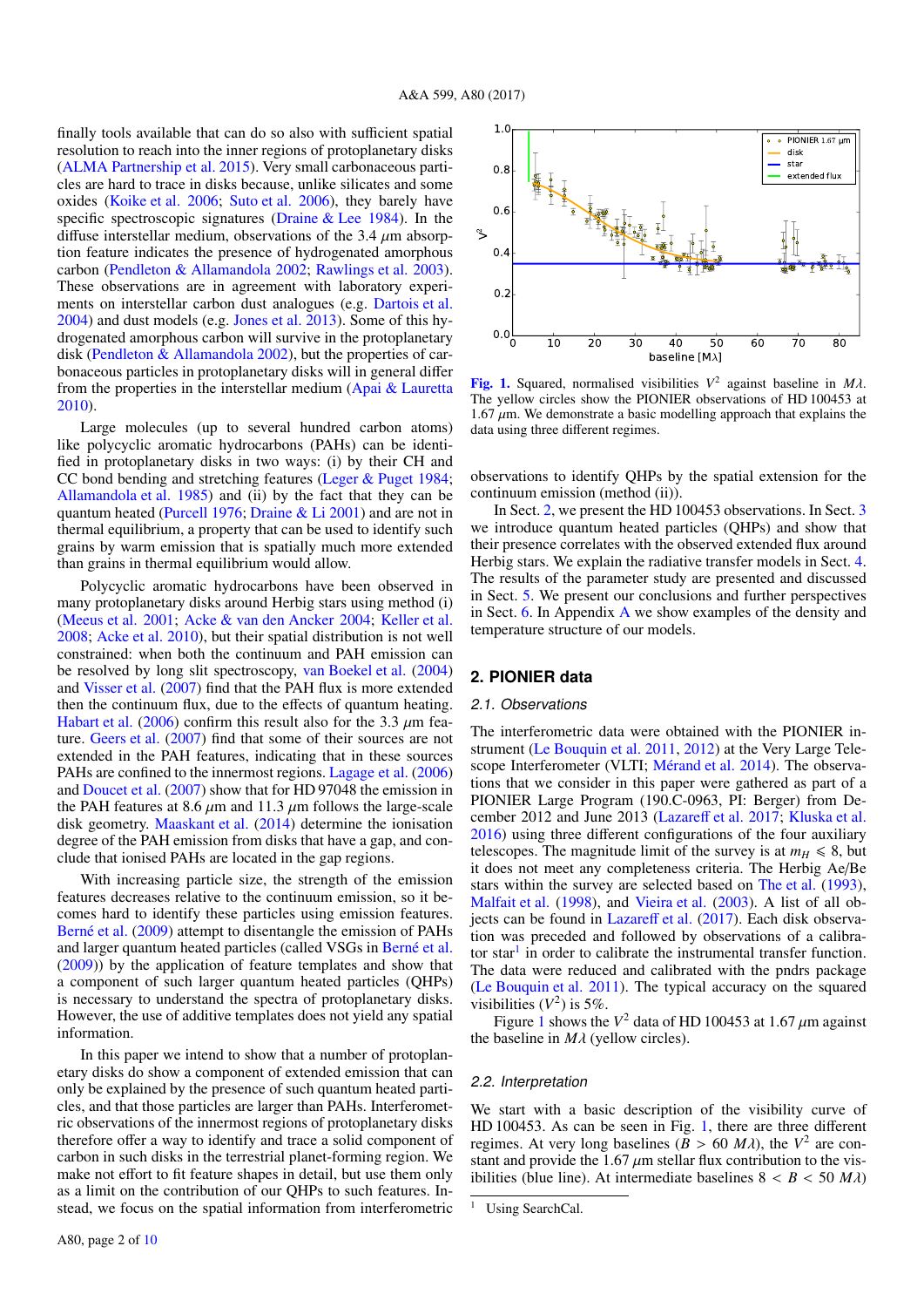we detect the bulk of the disk emission at 1.67  $\mu$ m coming from regions at blackbody temperatures of 1500 K (orange line), while at short baselines ( $B < 8$  *M* $\lambda$ ), we probe extended emission that causes the  $V^2$  to drop quickly from 1 to 0.75 at these baselines (green line). Image reconstruction of HD 100453 is still in progress (Kluska et al., in prep.), but preliminary results (Kluska et al. 2014) give an overview of the spatial flux distribution.

The visibilities are normalised by the flux within the PIO-NIER field of view. Under typical atmospheric conditions  $(0.8<sup>′</sup>)$ seeing in the visible) the FWHM of the Gaussian profile at the focus of each telescope is of the order of  $0.4$ ". For HD 100453 at a distance of 114 pc the flux emitted beyond 23 au does not contribute to the interferometric measurement. The size of the maximum observable scale depends on the flux distribution and model parameters. A rough estimate would be a Gaussian distribution with a half intensity radius of 1 au. With the baseline range going up to 82  $M\lambda$ , the resolution of the observation is 0.2 au.

To show HD 100453 in the context of the survey, we make use of parameters calculated by Lazareff et al. (2017), who present the PIONIER survey results and use geometric models to obtain structural parameters for each object. They define *f*<sup>h</sup> as the fraction of *H*-band flux coming from the extended emission,  $f<sub>s</sub>$  as the fraction of *H*-band flux coming from the star and  $f<sub>c</sub>$  as the flux attributed to the emission from the circumstellar disk. Hence  $f_h + f_c + f_s = 1$ . The values for  $f_h$  and  $f_s$  can be found in Table B.1.

#### **3. Quantum heated particles**

The large amount of extended flux from HD 100453 means that a significant part of the 1.67  $\mu$ m emission does not come from the inner rim but is extended to at least a few au. That far from the star, the dust in the disk is not hot enough to emit thermally at this wavelength.

In T Tauri stars, the extended emission has been attributed to scattered light (Pinte et al. 2008, hereafter P08; Anthonioz et al. 2015). Since T Tauri stars have a lower effective temperature than Herbig stars, they emit more strongly in the near-infrared (NIR). This light is then scattered on small grains in the surface layer of the protoplanetary disk. Owing to the much higher temperature and thus much bluer colour of the central star, it is not possible to get enough scattered light from full disks around Herbig stars. After significant modelling efforts, we do not find an explanation based on scattering. This is in agreement with P08.

Another source of extended NIR flux that can cause this *V* <sup>2</sup> drop at short baselines are quantum heated particles (QHPs). Unlike conventional dust grains, QHPs are not in thermal equilibrium. Instead, a QHP absorbs a ultra-violet (UV) photon and is heated to very high temperatures. It then cools down again very quickly by emitting photons in the NIR and stays cold until it is hit by the next photon. This mechanism, including multi-photon heating events and different ionisation states, is described in detail by Draine & Li  $(2001)$ . A well-known example for QHPs are PAHs, but the mechanism also works for very small grains.

To investigate whether this is a promising approach, we examine if the extended NIR flux correlates with the amount of QHPs in a disk. We collect the extended and stellar flux for each disk within the PIONIER survey from Lazareff et al. (2017). Policyclic aromatic hydrocarbons and very small grains both contribute to the PAH emission features in the mid-infrared (see Fig. 5 for the size dependence of the contribution), so the

flux within the PAH features can be used as an indicator for the presence of quantum heated particles. We pick the disks from the PIONIER survey that overlap with the ISO survey (Acke & van den Ancker 2004). This survey contains the flux of the PAH features at 3.3, 6.2, 7.7 and 8.6  $\mu$ m, but not for the 11.2  $\mu$ m feature, since it is blended with the 11.3  $\mu$ m silicate feature. As Acke & van den Ancker (2004) did in their Table 9, we use the sum of the fluxes in the four PAH features to calculate the PAH luminosity  $L_{PAH}$  for each source. PAHs are excited mainly by UV photons. To remove the PAH flux variation introduced by the different stellar UV fluxes we normalize the PAH luminosity with the stellar UV luminosity  $L_{UV}$ . Since only four of our disks have measurements for all four PAH features, we also include disks where only upper limits were obtained for one, two or three of the PAH features.

In Fig. 2, the relative extended flux  $f_h/(1 - f_s)$  (the overresolved part of the circumstellar emission) is plotted against the normalised PAH luminosity  $L_{PAH}/L_{UV}$ . The normalised luminosities for sources with four flux measurements are indicated only by a symbol. For disks that have one, two or three upper limits, we first assume that PAH features with the upper limit contain no flux. The  $L_{PAH}/L_{UV}$  values obtained in this way are also indicated by symbols. For these disks, we calculate  $L_{\text{PAH}}/L_{\text{UV}}$  a second time, including the upper limits as flux values. The result is plotted as the horizontal error bar.

Figure 2 shows that disks with more extended flux have a higher normalised PAH luminosity (indicating the presence of more PAHs). This is expected if particles emitting the PAH features also contribute significantly to the extended flux.

The upper left area (labelled A) is empty and the lower right area (labelled B) is nearly empty. That means that no disk has a large amount of extended emission but no PAHs (area A), and nearly no disk has a large amount of PAHs but only a small amount of extended emission (area B). The one exception is HD 97048 (red square). While this disk has the highest measured PAH flux, it shows only a moderate drop. It has PAH emission from the inner region (Habart et al. 2006), but Maaskant et al. (2014) and van Boekel et al. (2004) showed that most of the PAHs in this disk are at a distance of more than 70 au from the star, which is outside the field of view of the PIONIER instrument (see Sect. 2.2).

This is one reason for the large scatter of the disks. Depending on their distance from the star, the spectral type of the star and the distance of their PAHs from their central star, the fraction of PAHs that contributes flux to the ISO survey, but not the PIO-NIER observations, will naturally vary. HD 95881 (magenta star) for example has only a very small dust disk, but a gas disk and PAH emission extending out to 200 au (Verhoeff et al. 2010). We therefore expect that its extended NIR flux is mainly caused by PAHs. Olofsson et al. (2013) speculate on a possible influence of PAHs on the short baselines of PIONIER  $V^2$  in their study of the Chamaleon-I region, but do not investigate it owing to the large uncertainties in PAH size and distribution.

Another reason for the scatter is the inhomogenity of the survey that contains disks during various evolutionary stages, including transitional disks.

#### **4. Radiative transfer modelling**

Since HD 100453 shows a significant amount of extended flux and is observed at a large number of baselines (good *<sup>u</sup>*v-plane coverage), we use it as a benchmark to investigate the extended flux in more detail using radiative transfer modelling. We calculate eight models for a small parameter study to constrain the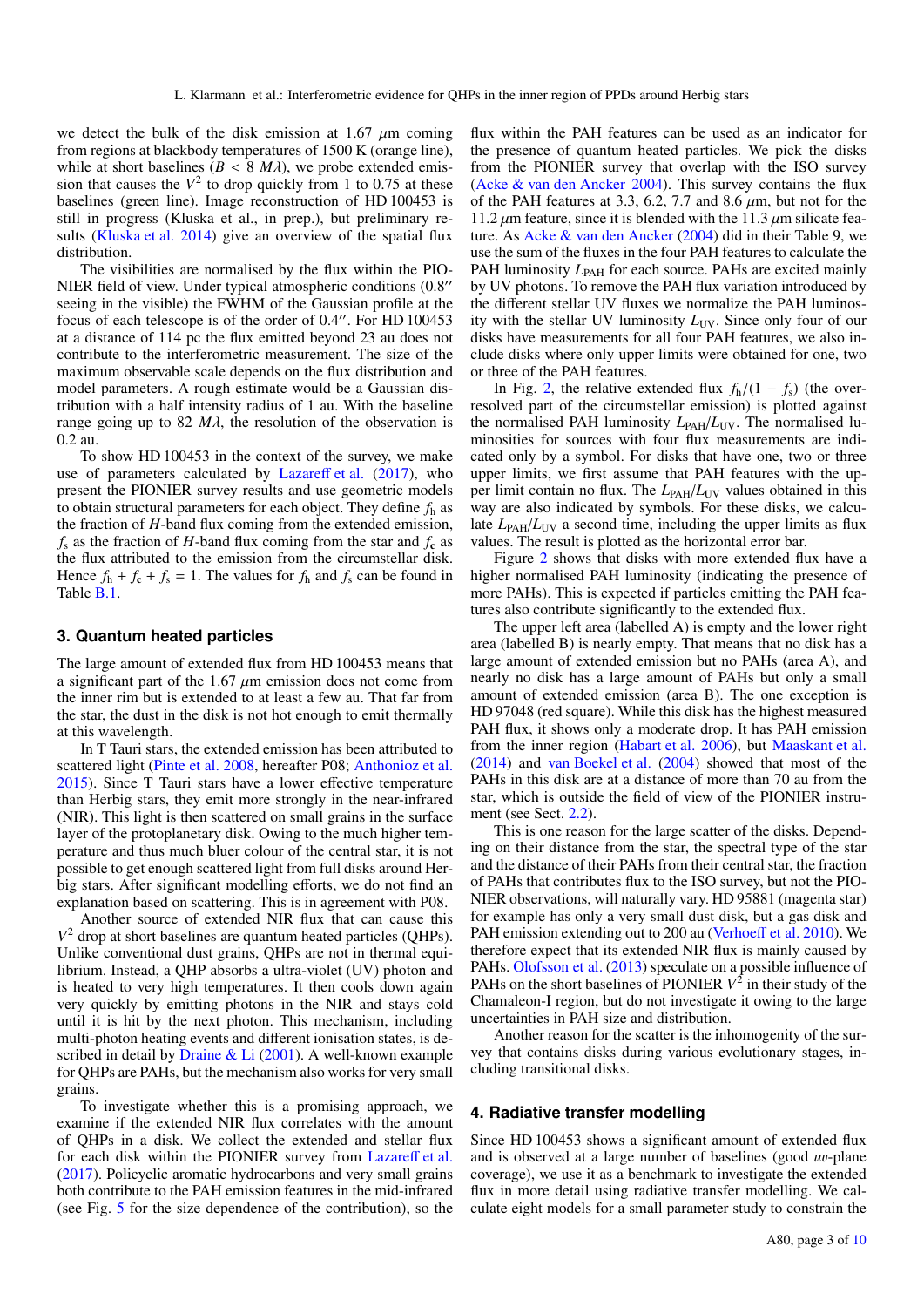

[Fig. 2.](http://dexter.edpsciences.org/applet.php?DOI=10.1051/0004-6361/201628820&pdf_id=2) Extended flux as calculated from the PIONIER survey (Lazareff et al. 2017) plotted against the normalised PAH luminosity from the ISO observations (Acke & van den Ancker 2004). For most disks, only an upper limit is given for one or more of the PAH features. In that case, the symbol indicates the actually observed luminosity, while the horizontal error bar indicates the luminosity including upper limits. The legend shows the name of each source.

size and scale height of the QHPs. Then we use the size and scale height values of the best of the six models to show the influence of a gap in the disk and of the quantum heating. The name, parameters and resulting drop depth of each model can be found in Table 2. We use HD 100453 as an example to show the influence of the QHPs. Therefore, our best model is a reasonable description, but not a "best fit model" in the usual sense.

We use the radiative transfer code MCMax (Min et al. 2009). It solves 3D radiative transfer (see also Bjorkman & Wood 2001) to calculate the 2D dust density and temperature structure of our disk set-up. After the disk structure and temperature calculation has converged, MCMax calculates an image and the  $V^2$  for different wavelengths and baselines.

Each model has the same basic set-up. First we fix the stellar parameters, following Khalafinejad et al. (2016, and references therein; hereafter K16). HD 100453 is a 10 Myr old Herbig star with spectral type A9Ve at a distance of  $114_{-9}^{+11}$  pc. It has an effective temperature of 7400 K, a mass of 1.66  $M_{\odot}$  and a luminosity of 8.04 *L*<sub>o</sub>. Like K16, we implement the star using a Kurucz model.

For the conventional dust we take the DIANA standard dust properties as described in Woitke et al. (2016). Based on the K16 spectrum and Q-band fits we take a dust mass of  $3.2 \times 10^{-4}$   $M_{\odot}$ , distribute it according to a power law with index 1, and use a gas to dust ratio of 100 and an outer disk radius of 200 au. We also introduce a gap and set the inner radius of the outer disk to 17 au. Recently, this gap has also been found in SPHERE observations

Table 1. Model parameters used in each model.

| Parameter                             | Value                          |
|---------------------------------------|--------------------------------|
| Stellar mass                          | $1.66 M_{\odot}$               |
| Stellar temperature                   | 7400 K                         |
| Stellar luminosity                    | $8.04 L_{\odot}$               |
| Spectral type                         | A9Ve                           |
| Distance                              | $114^{+11}_{-9}$ pc            |
| Inner radius                          | $0.27$ au                      |
| Outer radius                          | 200 au                         |
| Gap area                              | $1-17$ au                      |
| Dust mass                             | $3.2 \times 10^{-4} M_{\odot}$ |
| Min. dust radius                      | $0.05 \mu m$                   |
| Max. dust radius                      | $3 \text{ mm}$                 |
| Size dist. power index                | 3.5                            |
| Porosity                              | 0.25                           |
| Mean opacity                          | 0.48                           |
| QHP mass                              | $1 \times 10^{-9} M_{\odot}$   |
| Inner radius QHP                      | $0.5 \text{ au}$               |
| Outer radius QHP                      | 17 au                          |
| Power law index change                | 1 au                           |
| Inner surface density power law index | -1                             |
| Outer surface density power law index | $\theta$                       |

Notes. The parameters for the DIANA dust and QHP particles are separated by a horizontal line. The negative power law index indicates a rise in the surface density for larger radii. Further details and references can be found in the text.

by Wagner et al. (2015). The inner disk starts at  $R_{\text{in}} = 0.27$  au, determined by the evaporation temperature of the dust grains  $(\sim 1450 \text{ K})$ , and goes out to 1 au.

Additionally, we fill the disk gap with with  $10^{-9}$   $M_{\odot}$  QHPs (with a flat surface density distribution) and investigate their influence on the depth of the drop by studying four different QHP sizes 0.0008, 0.006, 0.01, and 0.015  $\mu$ m, which corresponds to  $10^2$ ,  $10^5$ ,  $5 \times 10^5$ , and  $1.6 \times 10^6$  carbon atoms. In Table 2, the models can be found as S18C250, S18C100K, S18C500K, and models can be found as S18C250, S18C100K, S18C500K, and S18C1.6M. We use opacities from Li  $&$  Draine (2001) with updates from Draine  $& Li(2007)$  for the OHPs and treat them during the temperature calculation as explained in Sect. 3. For all but the S18C250, the QHPs are too large to fit the PAH category. For particles of this size, Li  $\&$  Draine (2001) use a mixture of graphite and PAHs for their opacities. In the NIR, the differences between these mixed opacties and graphite and amorphous carbon opacities are small. Our models could not be used to distinguish between them. We keep the name QHPs to indicate this ambiguity. In the mid-infrared the mixed opacities still show some carbon features for the  $10<sup>5</sup>$  carbon atoms model, but they are extremly weak in the opacities of the two larger QHPs.

To avoid sharp edges in our disk set-up, we create a continuous transition between the inner disk and the QHPs: we add a small amount of QHPs to the area from 0.5 au to 1 au. Their surface density follows a power law with an index of −1 (see also Appendix A). All model parameters can also be found in Table 1.

Two examples (with and without QHPs) of the density and temperature distributions after the radiative transfer can be found in Fig. A.1. The DIANA dust is in thermal equilibrium. Its temperature does not change over time. Only the region close to the star is hot enough for the disk to emit thermally in the NIR. But when a QHP gets excited by a UV photon, it will emit a NIR photon during the excitation independently of the surrounding temperature. The area dominated by QHP emission can also be seen in Fig. A.1. In MCMax, the dust scale height is calculated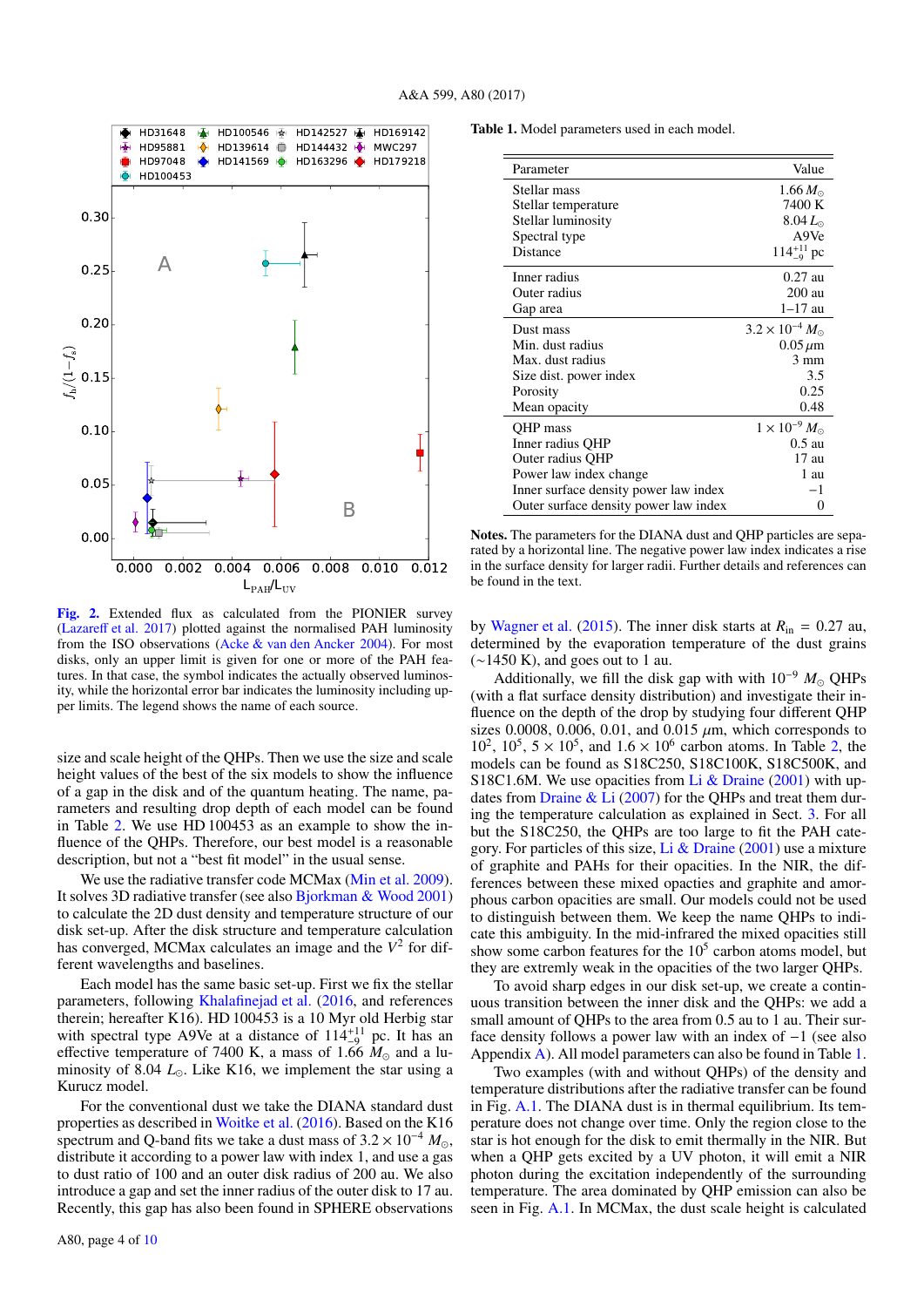L. Klarmann et al.: Interferometric evidence for QHPs in the inner region of PPDs around Herbig stars

Table 2. Model overview.

| Parameter                                | S18C250  | S18C100K        | S18C500K        | S18C1.6M            | S10C100K        | S35C100K | S18C100Kng | S18C100Kngh |
|------------------------------------------|----------|-----------------|-----------------|---------------------|-----------------|----------|------------|-------------|
| Size $[$ #C atoms $]$                    | $10^{2}$ | 10 <sup>5</sup> | $5 \times 10^5$ | $1.6 \times 10^{6}$ | 10 <sup>5</sup> | $10^{5}$ | $10^{5}$   | $10^{5}$    |
| Scale height [au]                        | 0.18     | 0.18            | 0.18            | 0.18                | 0.10            | 0.35     | 0.18       | 0.18        |
| Gap                                      | yes      | yes             | yes             | yes                 | yes             | yes      | no         | yes         |
| <b>Ouantum</b> heating                   | yes      | yes             | yes             | yes                 | yes             | yes      | yes        | no          |
| $V^2$ at 5.3 $M\lambda$                  | 0.85     | 0.84            | 0.88            | 0.88                | 0.90            | 0.80     | 0.87       | 0.95        |
| $V^2$ at 12.8 $M\lambda$                 | 0.75     | 0.65            | 0.70            | 0.70                | 0.74            | 0.54     | 0.69       | 0.84        |
| $F_{\text{model}}/F_{\text{spitzer}}$ at | 2.44     | 1.30            | 0.89            | 0.88                |                 |          |            |             |
| $6.2 \mu m$                              |          |                 |                 |                     |                 |          |            |             |

Notes. For each model discussed in this paper, we list the QHP size in number of carbon atoms and the QHP scale height at 1 au in au. We also indicate whether a gap is present and if the quantum heating routine is turned on during the calculations. The resulting  $V^2$  values at 5.3  $M\lambda$  and  $12.8 M\lambda$  can be found in the next two lines. Model S18C100K is closes 12.8 *Mλ* can be found in the next two lines. Model S18C100K is closest to the data. In the last line we compare the flux of the 6.2 μm feature for the model and SPITZER observations (Acke et al. 2010).

via the midplane dust temperature. Since the QHPs are not in thermal equilibrium, this approach is not possible. We therefore fix the QHP scale height at 0.18 au from 1 to 17 au for the first four models. Then we pick the best size model and change the scale height of the QHPs to 0.10 and 0.35 au. In Table 2, these models are called S10C100K and S35C100K.

To show that this approach also works in continuous disks, we remove the gap from model S18C100K and re-calculate it using a continuous disk, S18C100Kng. Finally, we turn off the quantum heating and treat the QHPs like small, conventional dust grains to see if they could possibly provide enough extended NIR flux via scattering (model S18C100Knqh).

Since it is sufficient to demonstrate the influence of QHPs, we only show the results for one wavelength  $(1.67 \,\mu m)$  and one position angle (along the inclination axis, corresponding to a pole-on view.). The results are the same for the other spectral channels. We show the complete  $1.67 \mu m V^2$  PIONIER dataset, but are only interested in fitting the short baseline data but are only interested in fitting the short baseline data.

#### **5. Results and discussion**

#### 5.1. Radial flux distribution

Figure 3 shows the radial distribution of the flux of model S18C100K at 1.67  $\mu$ m within the PIONIER field of view. The total flux is shown in red. The other lines show how different types of emission contribute to this total flux.

The stellar emission (black) contributes the majority of the total flux. The disk emission starts at the inner rim (0.27 au). It consists of three components: purely thermal emission (green), thermal emission from the disk that comes from photons that have been scattered at least once within the disk (blue) and directly scattered starlight (pink). In total, the purely thermal emission is about a factor of three greater than the thermal scattered emission, which is again about a factor of three greater than the emission from the directly scattered light. Thermal emission occurs at the inner rim and along the inner disk. The QHPs (yellow) start to contribute directly at 0.5 au. After 2 au, most of the UV photons have been absorbed and the QHPs at larger radii barely contribute additional flux. The outer disk is too cold to emit at  $1.67 \mu m$  (see Fig. A.1). Along the inner disk, the thermal scattered emission follows a similar profile to that of the thermal emission, but due to one (or more) scattering events, the outer disk also contributes. For the directly scattered light, the inner rim of the outer disk provides most of the flux because it provides the largest scattering area.



[Fig. 3.](http://dexter.edpsciences.org/applet.php?DOI=10.1051/0004-6361/201628820&pdf_id=3) Cumulative H-band flux for model S18C100K, plotted against the distance from the star and split into the different components: total emission (red); stellar emission (black); QHP emission (yellow); thermal emission (green); thermal scattered emission (blue); directly scattered emission (pink).

We compare this to the radial flux distribution shown by P08 for one of their models (their Fig. 1, upper panel). It shows the 2.2  $\mu$ m emission of a Herbig star and its disk, but their star has a temperature of 10 000 K and luminosity of 24 *L*· . They use particles up to 1  $\mu$ m in size and with an albedo of 0.9, assume an evaporation temperature of 2000 at 0.5 au, and do not include a gap or QHPs. The shape of their disk emission curve is similar to the one shown in Fig. 3: a steep rise in the flux at the inner rim of the inner disk and additional emission along the inner disk. But there are three major differences between the radial flux distributions that can be explained by the different model set-up in P08:

– The high disk temperature leads to a stronger contribution of the disk. The higher temperature and larger luminosity of the star do increase the stellar emission, but due to the shift of peak of the stellar emission, the amount of re-processed stellar emission growth more quickly than the amount of direct stellar emission in the NIR. In addition, the emission area of the disk is larger since the disk starts at a larger radius. These effects lead to a stronger contribution of the disk compared to the stellar contribution.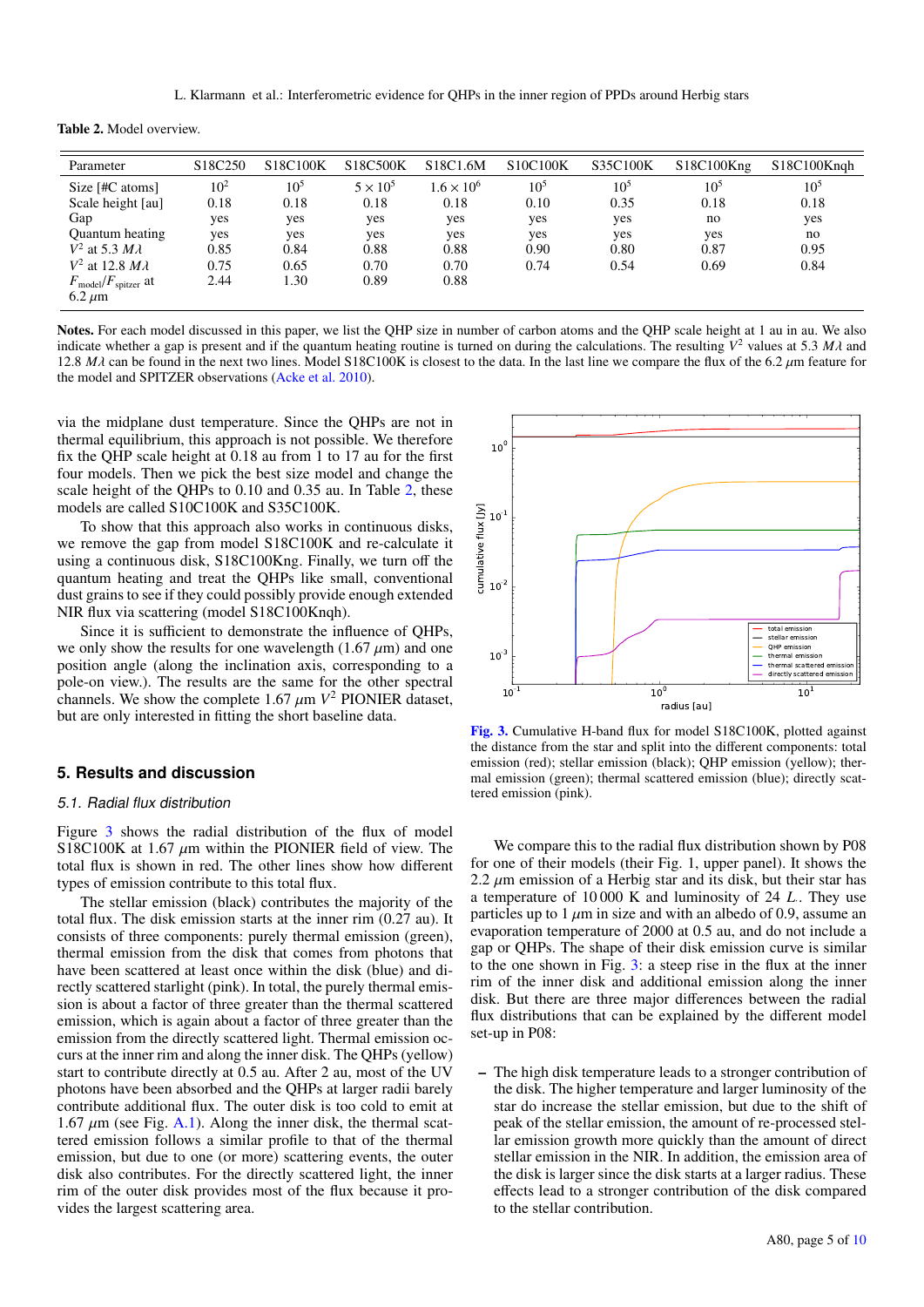

**[Fig. 4.](http://dexter.edpsciences.org/applet.php?DOI=10.1051/0004-6361/201628820&pdf_id=4)** All panels: squared, normalised visibilities  $V^2$  against baseline in *Mλ*. The yellow circles show the 1.67 μm data of HD 100453 from the PIONIER Herbig Ae/Be survey (Lazareff et al. 2017: Kluska et al. 2016) the PIONIER Herbig Ae/Be survey (Lazareff et al. 2017; Kluska et al. 2016). For this analysis, only the short baselines are of interest (brightly coloured symbols). The red line shows our best model, S18C100K. *Top panels*: we show the effect of different QHP sizes (green: S18C250, red: S18C100K, blue: S18C500K and yellow: S18C1.6M) and scale heights (yellow: S10C100K, red: S18C100K, blue: S35C100K). *Lower left panel*: the QHPs lead to a drop (albeit small) even without the presence of a gap. *Lower right panel*: we show the effect of quantum heating. For the model corresponding to the blue line, S18C100Knqh, the grains behave like conventional dust. The drop at short baselines vanishes.

- The overall hotter disk, in combination with the lower observation wavelength leads to more contribution along the inner disk than we find in our model.
- The higher albedo means that photons will scatter more often inside the disk, so the contribution of the thermal scattered emission is higher than the contribution from the thermal emission, while in our case it is the other way around.

The QHP emission (yellow) follows a different radial profile. The emission increases slowly from 0.5 onwards and starts to dominate the disk emission from about 0.7 au. It continues to increase outside of 1 au in the area of the gap. In total, the QHPs contribute two times as much flux as the combination of thermal and scattered light.

### 5.2. QHP size

In this section, we investigate the influence of the QHP size on the visibility curves and the PAH features.

#### 5.2.1. Visibilities

In this section, we investigate the effects of the size of the QHPs. Looking first at the  $V^2$  (Fig. 4, top left), the S18C250 model (green line) does not produce enough emission to create a deep enough drop. Model  $S18C100K$  with  $10<sup>5</sup>$  carbon atoms leads to the largest drop size (red line). While this model fits the  $10 M\lambda$  data points very well, it slightly overestimates the data at smaller baselines and slightly underestimates it at longer baselines. This could be an effect of our radial QHP distribution.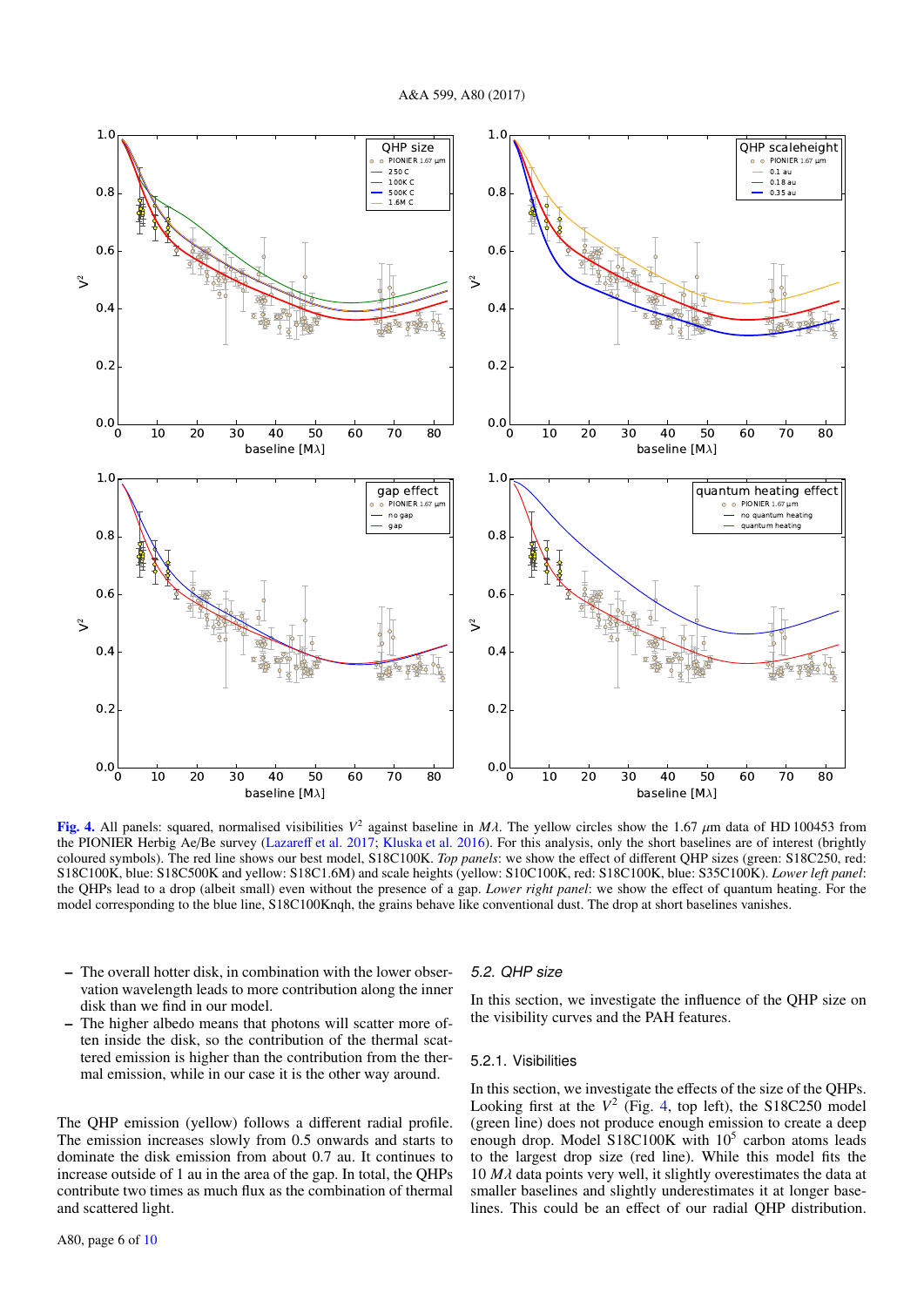Moving to even larger QHP sizes has the opposite effect and the drop depth becomes smaller again. It then stays the same for models S18C500K and S18C1.6M (blue and yellow lines).

To demonstrate this we show a spectrum of the four models (Fig. 5). At 1.67  $\mu$ m (light yellow bar), model S18C100K contributes more flux then the models with QHPs of different sizes. Since we placed the QHPs at the correct spatial position (extended, but within 20 au), this is extended flux and creates the drop at short baselines. And since model S18C100K has the strongest flux it also has the largest drop.

#### 5.2.2. PAH features

Figure 5 also contains other observational data for HD 100453: a Spitzer spectrum (dark grey, Acke et al. 2010), an ISO spectrum (light grey, Acke & van den Ancker 2004) and photometry (pink, K16, Malfait et al. 1998). Since there might be more QHPs in the outer region of the disk, the QHPs we added in the inner region should not overestimate the features too much. Model S18C250 (green) clearly overestimates each PAH feature. Model S18C100K (red) and model S18C500K (blue) are both borderline cases. Looking at the 6.2  $\mu$ m feature (where the continuum emission of all models and the data are comparable), model S18C100K overestimates the flux in the feature by a factor of 1.30, while S18C500K underestimates it by a factor of 0.89. Looking at the 3.3  $\mu$ m feature, model S18C100K produces the correct feature size, while model S18C500K clearly underestimates it. Model S18C1.6M underestimates all the features.

To actually fit the PAH features it would be necessary to use different QHP size ranges and also consider different radial distributions (and QHPs outside of the PIONIER field of view), which is beyond the scope of this work. But we show that QHPs with the size of PAHs (up to a few hundred C atoms) clearly cannot be the only source of the extended flux.

The ISO spectrum, the photometry data and the model are not in agreement with each other in the NIR (1–5  $\mu$ m). Our visibilities have been observed at  $1.67 \mu m$ , indicated by the light yellow column. The observed flux is slightly higher than the flux from model S18C100K. Looking at the visibility curve of this model (Fig. 4, lower right panel), the model also slightly overestimates the long baseline visibility data. This indicates that the missing flux is emitted on short spatial scales. To improve model S18C500K it would be necessary to modify the inner rim with a compact component, which is not part of this work.

Over the NIR range our models underestimate the flux by up to 30%. This problem of the missing NIR flux is well known (see for example Dullemond & Monnier 2010, K16 and references therein). While larger QHPs provide more NIR flux then PAHs with 250 C atoms, they still differ from the photometry data by a factor of 1.25. Motivated by the missing compact flux at  $1.67 \mu m$  we speculate that the same compact inner structure could provide the missing NIR flux. This approach is also taken in K16. But since the focus of this work is the extended flux and our observational wavelength is only marginally effected, we do not add a compact structure but use QHPs with 100 K C atoms to explore other parameters that influence the extended flux.

#### 5.3. QHP scale height

In this section, we examine the influence of the QHP scale height on the depth of the  $V^2$  drop. Figure 4 (top right) shows the visibility curves for models with different QHP scale heights: S10C100K (yellow), S18C100K (red), and S35C100K



[Fig. 5.](http://dexter.edpsciences.org/applet.php?DOI=10.1051/0004-6361/201628820&pdf_id=5) Influence of the OHP size on the strength of the PAH features. The ISO and Spitzer spectra are shown in grey and black. The photometry data is indicated by pink dots. A light yellow bar indicates  $1.67 \mu m$ . The stellar spectrum is shown in light grey. The models have the same colours as in Fig. 4.

(blue). All models have a QHP size of  $10<sup>5</sup>$  carbon atoms. In model S35C100K, the QHPs are placed at a larger scale height. That is why they intercept more light and contribute more flux at  $1.67 \mu$ m, leading to a steeper drop. A scale height of 0.1 au is not high enough to create a deep enough *V* <sup>2</sup> drop. The drop model S35C100K fits the data points at the smallest baselines well, but then the data is underestimated. When looking at the PAH features of this model (not shown in this paper), the model clearly overestimates the Spitzer data. We therefore use S18C100K as our best model.

A scale height of 0.18 au corresponds to a *<sup>z</sup>*/*<sup>r</sup>* ratio of 0.18 at 1 au and a *<sup>z</sup>*/*<sup>r</sup>* ratio of about 0.01 at 17 au. The first value in particular seems high for the dust scale height of a disk. However, QHPs do track the gas distribution in the disk. In Woitke et al. (2009) it can be seen that gas can extend up to a  $z/r$  of 1 in this area of the disk. So we actually expect larger scale heights for the gas in this area of the disk. And while HD 100453 is a transitional disk, the observations of the [OI] 63  $\mu$ m (Meeus et al. 2012; Fedele et al. 2013) indicate that there is still some gas present.

#### 5.4. The gap

Owing to the presence of the gap in HD 100453, it is easier for QHPs to intercept UV photons, and the NIR photons emitted by the QHPs to escape the disk. In a disk without a gap, this effect might lead to less extended NIR flux and therefore to a smaller  $\bar{V}^2$  drop. To test the impact of the gap, we take model S18C100K and replace the gapped disk by a continuous one. As shown in Fig. 4, lower left panel, the drop of the continuous model S18C100Kng (blue) is only slightly smaller than that of S18C100K (red). This is not surprising, since most of the flux comes from a scale height that is above the self-consistently calculated scale height of the dust disk.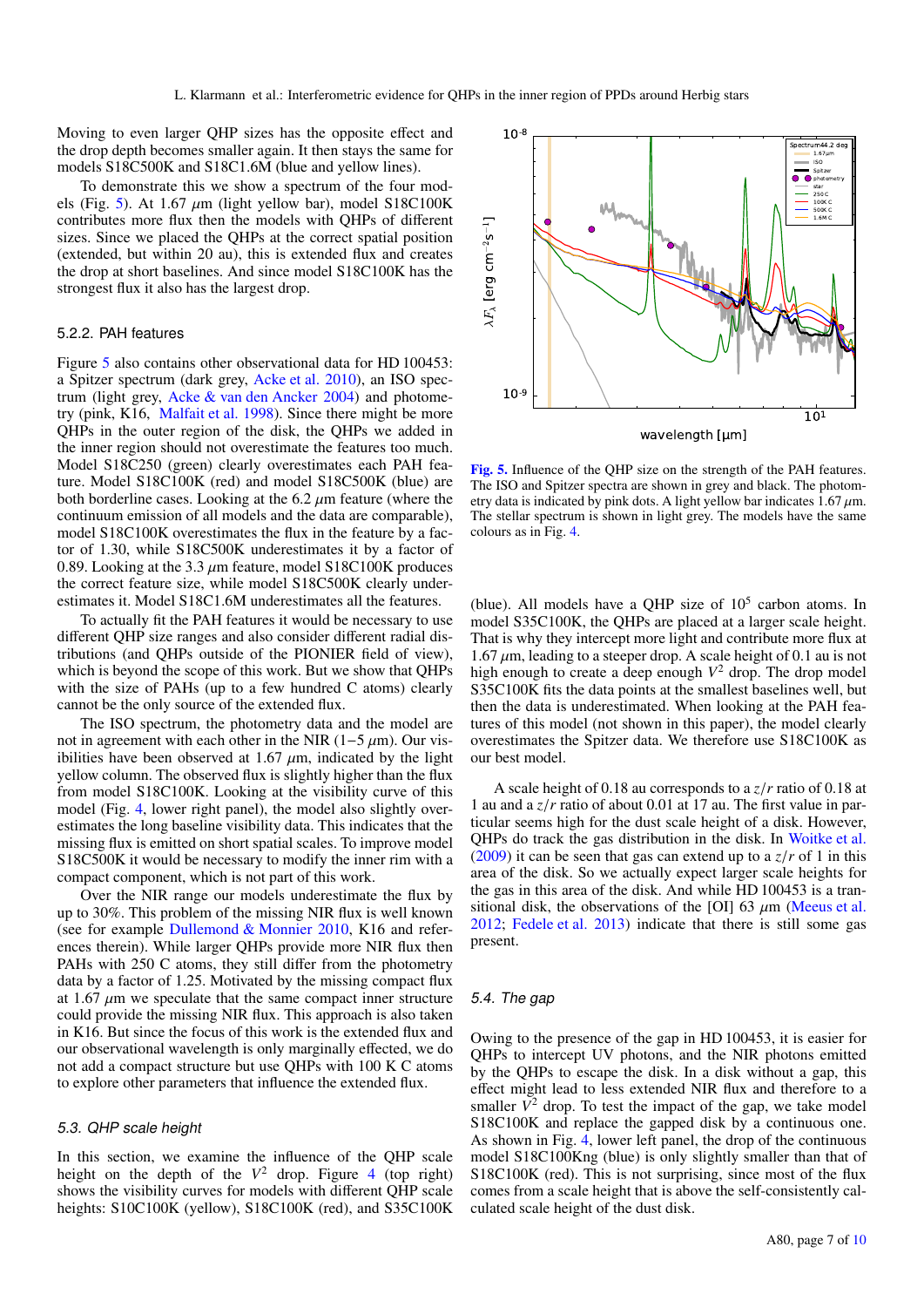#### 5.5. Quantum heating

Finally, we demonstrate that the extended NIR emission and the corresponding  $V^2$  drop is indeed caused by QHPs and not by scattered light from conventional grains of the same size. We therefore re-calculate model S18C100K, but treat the QHPs as if they were in thermal equilibrium. In Fig. 4, S18C100K corresponds to the red line and S18C100Knqh to the blue line. Without the quantum heating, the  $V^2$  drop at short baselines vanishes.

#### **6. Conclusions and future research**

We have shown basic models that demonstrate how the parameters of QHPs in protoplanetary disks can be constrained using NIR interferometry. A more detailed model of the complete PI-ONIER dataset of HD 100453 that determines the flux contribution of each disk component in a more quantitative way is still necessary, especially a more detailed analysis of the position and shape of the inner rim corresponding to the longer baselines. But these basic models already lead us to several conclusions:

- 1. The PIONIER VLTI instrument has measured extended NIR emission from protoplanetary disks around Herbig stars, which leads to a  $V^2$  drop at short baselines.
- 2. The flux in the PAH features from these disks is correlated with the depth of the  $V^2$  drop, indicating that QHPs contribute significantly to the extended NIR emission.
- 3. This extended NIR emission cannot be explained with thermal flux from grains in thermal equilibrium or scattered light. QHPs should therefore be considered when modelling NIR interferometry data of Herbig stars.
- 4. 10<sup>-9</sup>  $M_{\odot}$  of QHPs containing ~10<sup>5</sup> carbon atoms with a scale height of  $0.18$  au can produce the observed  $V^2$  drop of HD 100453 without deviating too much from the PAH feature fluxes.
- 5. With detailed radiative transfer modelling it is possible to put constraints on the mass, size and position of the carbonaceous components in disks around Herbig stars using interferometric data.

Aperture masking instruments like NACO at the VLT or NIRC2 at the Keck observatory could help to gain more information about the distribution of the QHPs. New VLTI instruments like MATISSE and GRAVITY will allow an even more detailed analysis of protoplanetary disks around Herbig stars and could therefore contribute to the explanation of bulk carbon abundances of terrestrial planets around Herbig stars.

*Acknowledgements.* The authors thank the anonymous referee for the comments and suggestions that helped to improve this paper. The authors are grateful to S. Khalafinejad and K. Maaskant for sharing their model parameters and discussing the modelling process. The authors thank K. Hakim, M. Kama and I. Kamp for helpful discussions. L.K. is supported by a grant from the Netherlands Research School for Astronomy (NOVA). L.K. acknowledges partial financial support from the Fizeau Exchange Visitor Program, funded by WP14 OPTICON/FP7 (grant number 312430). M.B. acknowledges financial support from "Programme National de Physique Stellaire" (PNPS) of CNRS/INSU, France. J.K. acknowledges support from a Marie Sklodowska-Curie CIG grant (Ref. 618910, PI: Stefan Kraus).

#### **References**

- Acke, B., & van den Ancker, M. E. 2004, [A&A, 426, 151](http://linker.aanda.org/10.1051/0004-6361/201628820/1) Acke, B., Bouwman, J., Juhász, A., et al. 2010, [ApJ, 718, 558](http://linker.aanda.org/10.1051/0004-6361/201628820/2)
- Allamandola, L. J., Tielens, A. G. G. M., & Barker, J. R. 1985, [ApJ, 290, L25](http://linker.aanda.org/10.1051/0004-6361/201628820/3)
- Allègre, C., Manhès, G., & Lewin, É. 2001, [Earth Planet. Sci. Lett., 185, 49](http://linker.aanda.org/10.1051/0004-6361/201628820/4) ALMA Partnership, Fomalont, E. B., Vlahakis, C., et al. 2015, [ApJ, 808, L1](http://linker.aanda.org/10.1051/0004-6361/201628820/5) Anthonioz, F., Ménard, F., Pinte, C., et al. 2015, [A&A, 574, A41](http://linker.aanda.org/10.1051/0004-6361/201628820/6)
- Apai, D. A., & Lauretta, D. S. 2010, in Protoplanetary Dust: Astrophysical and Cosmochemical Perspectives (Cambridge University Press), 128
- Berné, O., Joblin, C., Fuente, A., & Ménard, F. 2009, [A&A, 495, 827](http://linker.aanda.org/10.1051/0004-6361/201628820/8)
- Bjorkman, J. E., & Wood, K. 2001, [ApJ, 554, 615](http://linker.aanda.org/10.1051/0004-6361/201628820/9)
- Bruderer, S., van Dishoeck, E. F., Doty, S. D., & Herczeg, G. J. 2012, [A&A, 541,](http://linker.aanda.org/10.1051/0004-6361/201628820/10) [A91](http://linker.aanda.org/10.1051/0004-6361/201628820/10)
- Dartois, E., Muñoz Caro, G. M., Deboffle, D., & d'Hendecourt, L. 2004, [A&A,](http://linker.aanda.org/10.1051/0004-6361/201628820/11) [423, L33](http://linker.aanda.org/10.1051/0004-6361/201628820/11)
- Doucet, C., Habart, E., Pantin, E., et al. 2007, [A&A, 470, 625](http://linker.aanda.org/10.1051/0004-6361/201628820/12)
- Draine, B. T., & Lee, H. M. 1984, [ApJ, 285, 89](http://linker.aanda.org/10.1051/0004-6361/201628820/13)
- Draine, B. T., & Li, A. 2001, [ApJ, 551, 807](http://linker.aanda.org/10.1051/0004-6361/201628820/14)
- Draine, B. T., & Li, A. 2007, [ApJ, 657, 810](http://linker.aanda.org/10.1051/0004-6361/201628820/15)
- Dullemond, C. P., & Monnier, J. D. 2010, [ARA&A, 48, 205](http://linker.aanda.org/10.1051/0004-6361/201628820/16)
- Fedele, D., Bruderer, S., van Dishoeck, E. F., et al. 2013, [A&A, 559, A77](http://linker.aanda.org/10.1051/0004-6361/201628820/17)
- Geers, V. C., van Dishoeck, E. F., Visser, R., et al. 2007, [A&A, 476, 279](http://linker.aanda.org/10.1051/0004-6361/201628820/18)
- Habart, E., Natta, A., Testi, L., & Carbillet, M. 2006, [A&A, 449, 1067](http://linker.aanda.org/10.1051/0004-6361/201628820/19)
- Jones, A. P., Fanciullo, L., Köhler, M., et al. 2013, [A&A, 558, A62](http://linker.aanda.org/10.1051/0004-6361/201628820/20)
- Jørgensen, J. K., Schöier, F. L., & van Dishoeck, E. F. 2005, [A&A, 435, 177](http://linker.aanda.org/10.1051/0004-6361/201628820/21)
- Kama, M., Bruderer, S., Carney, M., et al. 2016, [A&A, 588, A108](http://linker.aanda.org/10.1051/0004-6361/201628820/22)
- Keller, L. D., Sloan, G. C., Forrest, W. J., et al. 2008, [ApJ, 684, 411](http://linker.aanda.org/10.1051/0004-6361/201628820/23)
- Khalafinejad, S., Maaskant, K. M., Mariñas, N., & Tielens, A. G. G. M. 2016, [A&A, 587, A62](http://linker.aanda.org/10.1051/0004-6361/201628820/24)
- Kluska, J., Benisty, M., Soulez, F., et al. 2016, [A&A, 591, A82](http://linker.aanda.org/10.1051/0004-6361/201628820/25)
- Kluska, J., Malbet, F., Berger, J.-P., et al. 2014, in Exploring the Formation and Evolution of Planetary Systems, eds. M. Booth, B. C. Matthews, & J. R. Graham, [IAU Symp., 299, 117](http://linker.aanda.org/10.1051/0004-6361/201628820/26)
- Koike, C., Mutschke, H., Suto, H., et al. 2006, [A&A, 449, 583](http://linker.aanda.org/10.1051/0004-6361/201628820/27)
- Lagage, P.-O., Doucet, C., Pantin, E., et al. 2006, [Science, 314, 621](http://linker.aanda.org/10.1051/0004-6361/201628820/28)
- Lazareff, B., Berger, J.-P., Kluska, J., et al. 2017, A&A, in press,
- [DOI: 10.1051](http://dx.doi.org/10.1051/0004-6361/201629305)/0004-6361/201629305
- Le Bouquin, J.-B., Berger, J.-P., Lazareff, B., et al. 2011, [A&A, 535, A67](http://linker.aanda.org/10.1051/0004-6361/201628820/30) Le Bouquin, J.-B., Berger, J.-P., Zins, G., et al. 2012, Proc. SPIE, Optical and
- Infrared Interferometry III, 8445, 84450I
- Lee, J.-E., Bergin, E. A., & Nomura, H. 2010, [ApJ, 710, L21](http://linker.aanda.org/10.1051/0004-6361/201628820/32)
- Leger, A. & Puget, J. L. 1984, [A&A, 137, L5](http://linker.aanda.org/10.1051/0004-6361/201628820/33)
- Li, A. & Draine, B. T. 2001, [ApJ, 554, 778](http://linker.aanda.org/10.1051/0004-6361/201628820/34)
- Lissauer, J. J., Jontof-Hutter, D., Rowe, J. F., et al. 2013, [ApJ, 770, 131](http://linker.aanda.org/10.1051/0004-6361/201628820/35)
- Lissauer, J. J., Ragozzine, D., Fabrycky, D. C., et al. 2011, [ApJS, 197, 8](http://linker.aanda.org/10.1051/0004-6361/201628820/36)
- Maaskant, K. M., Min, M., Waters, L. B. F. M., & Tielens, A. G. G. M. 2014, [A&A, 563, A78](http://linker.aanda.org/10.1051/0004-6361/201628820/37)
- Madhusudhan, N. 2012, [ApJ, 758, 36](http://linker.aanda.org/10.1051/0004-6361/201628820/38)
- Malfait, K., Bogaert, E., & Waelkens, C. 1998, [A&A, 331, 211](http://linker.aanda.org/10.1051/0004-6361/201628820/39)
- Meeus, G., Waters, L. B. F. M., Bouwman, J., et al. 2001, [A&A, 365, 476](http://linker.aanda.org/10.1051/0004-6361/201628820/40)
- Meeus, G., Montesinos, B., Mendigutía, I., et al. 2012, [A&A, 544, A78](http://linker.aanda.org/10.1051/0004-6361/201628820/41)
- Mérand, A., Abuter, R., Aller-Carpentier, E., et al. 2014, Proc. SPIE, Optical and Infrared Interferometry IV, 9146, 91460J
- Min, M., Dullemond, C. P., Dominik, C., de Koter, A., & Hovenier, J. W. 2009, [A&A, 497, 155](http://linker.aanda.org/10.1051/0004-6361/201628820/43)
- Morbidelli, A., Lunine, J. I., O'Brien, D. P., Raymond, S. N., & Walsh, K. J. 2012, [Ann. Rev. Earth Planet. Sci., 40, 251](http://linker.aanda.org/10.1051/0004-6361/201628820/44)
- Moriarty, J., Madhusudhan, N., & Fischer, D. 2014, [ApJ, 787, 81](http://linker.aanda.org/10.1051/0004-6361/201628820/45)
- Öberg, K. I., Murray-Clay, R., & Bergin, E. A. 2011, [ApJ, 743, L16](http://linker.aanda.org/10.1051/0004-6361/201628820/46)
- Olofsson, J., Benisty, M., Le Bouquin, J.-B., et al. 2013, [A&A, 552, A4](http://linker.aanda.org/10.1051/0004-6361/201628820/47)
- Pace, N. R. 2001, [Proceedings of the National Academy of Science, 98, 805](http://linker.aanda.org/10.1051/0004-6361/201628820/48)
- Pendleton, Y. J. & Allamandola, L. J. 2002, [ApJS, 138, 75](http://linker.aanda.org/10.1051/0004-6361/201628820/49)
- Pinte, C., Ménard, F., Berger, J. P., Benisty, M., & Malbet, F. 2008, [ApJ, 673,](http://linker.aanda.org/10.1051/0004-6361/201628820/50) [L63](http://linker.aanda.org/10.1051/0004-6361/201628820/50)
- Pontoppidan, K. M., Salyk, C., Bergin, E. A., et al. 2014, [Protostars and Planets](http://linker.aanda.org/10.1051/0004-6361/201628820/51) [VI, 363](http://linker.aanda.org/10.1051/0004-6361/201628820/51)
- Purcell, E. M. 1976, [ApJ, 206, 685](http://linker.aanda.org/10.1051/0004-6361/201628820/52)
- Qi, C., Ho, P. T. P., Wilner, D. J., et al. 2004, [ApJ, 616, L11](http://linker.aanda.org/10.1051/0004-6361/201628820/53)
- Rawlings, M. G., Adamson, A. J., & Whittet, D. C. B. 2003, [MNRAS, 341, 1121](http://linker.aanda.org/10.1051/0004-6361/201628820/54)
- Suto, H., Sogawa, H., Tachibana, S., et al. 2006, [MNRAS, 370, 1599](http://linker.aanda.org/10.1051/0004-6361/201628820/55)
- The, P. S., de Winter, D., & Perez, M. R. 1993, VizieR Online Data Catalog, J/A+AS/104/315
- van Boekel, R., Waters, L. B. F. M., Dominik, C., et al. 2004, [A&A, 418, 177](http://linker.aanda.org/10.1051/0004-6361/201628820/57)
- Verhoeff, A. P., Min, M., Acke, B., et al. 2010, [A&A, 516, A48](http://linker.aanda.org/10.1051/0004-6361/201628820/58)
- Vieira, S. L. A., Corradi, W. J. B., Alencar, S. H. P., et al. 2003, [AJ, 126, 2971](http://linker.aanda.org/10.1051/0004-6361/201628820/59)
- Visser, R., Geers, V. C., Dullemond, C. P., et al. 2007, [A&A, 466, 229](http://linker.aanda.org/10.1051/0004-6361/201628820/60)
- Wagner, K., Apai, D., Kasper, M., & Robberto, M. 2015, [ApJ, 813, L2](http://linker.aanda.org/10.1051/0004-6361/201628820/61)
- Woitke, P., Kamp, I., & Thi, W.-F. 2009, [A&A, 501, 383](http://linker.aanda.org/10.1051/0004-6361/201628820/62) Woitke, P., Min, M., Pinte, C., et al. 2016, [A&A, 586, A103](http://linker.aanda.org/10.1051/0004-6361/201628820/63)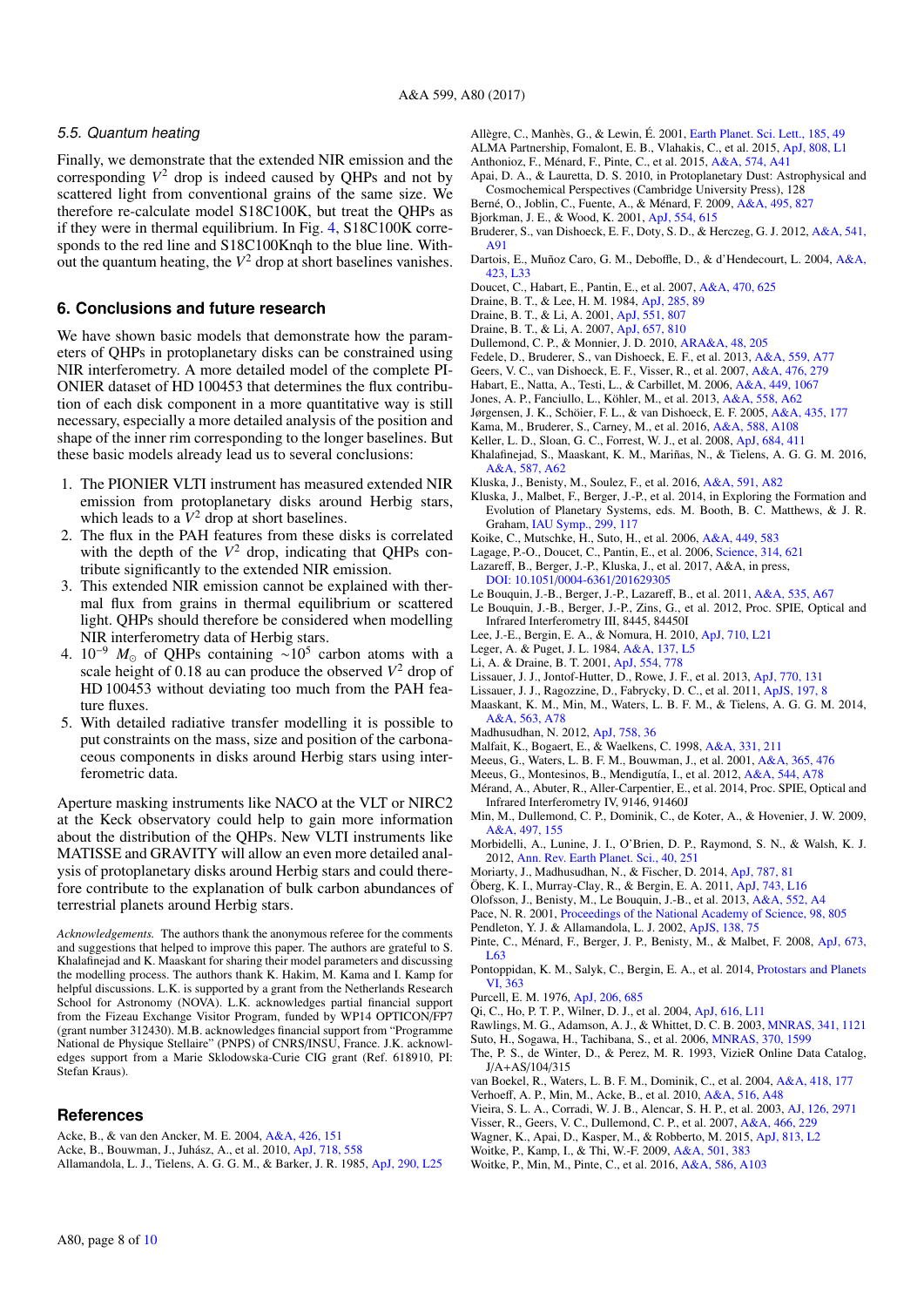L. Klarmann et al.: Interferometric evidence for QHPs in the inner region of PPDs around Herbig stars

#### **Appendix A: Density and temperature structure**

Figure A.1 shows the final density and temperature structure of model S18C100K (upper row). The lower row shows the final structure of a model with the same set-up as S18C100K, but without the QHPs. The QHPs have a mass density of about  $10^{-20}$  g/cm<sup>3</sup>. For the dust in thermal equilibrium, we plot the equilibrium temperature. Only the inner disk is hot enough to equilibrium temperature. Only the inner disk is hot enough to thermally emit in the NIR. Areas that are dominated by QHP emission are coloured in dark red.

The temperature distribution of the QHPs depends on their size and on the strength of the local UV radiation field, which depends on the position of the QHPs. When a QHP is hit by a UV photon it is heated to very high temperatures, but cools down quickly by emitting NIR photons. This means that the QHPs follow a wide temperature distribution.

In the shadow of the inner disk, most of them have a temperature of about 10 K, but a small fraction reaches temperatures up to 2000 K. In the well-illuminated upper disk region, most of the QHPs have temepratures from a few hundred up to 2000 K. QHPs of other sizes show a similar overall distribution, but with shifted temperature ranges. While QHPs with  $1.6 \times 10^6$  carbon<br>atoms reach 1700 K. OHPs with only 250 carbon atoms reach atoms reach 1700 K, QHPs with only 250 carbon atoms reach up to 2400 K.



[Fig. A.1.](http://dexter.edpsciences.org/applet.php?DOI=10.1051/0004-6361/201628820&pdf_id=6) Final density and temperature structure for a model set-up with (*upper row*, S18C100K) and without QHPs (*lower row*). The *x*-axis shows the radius in au, the y-axis the height divided by the radius. The colour of the *left plots* indicate the mass density, the colours of the *right plot* the temperature. The dark red area shows the regions with QHP emission. The optical depth at the observation wavelength is indicated by the radial (dotted line) and vertical (full line)  $\tau = 1$  surface.